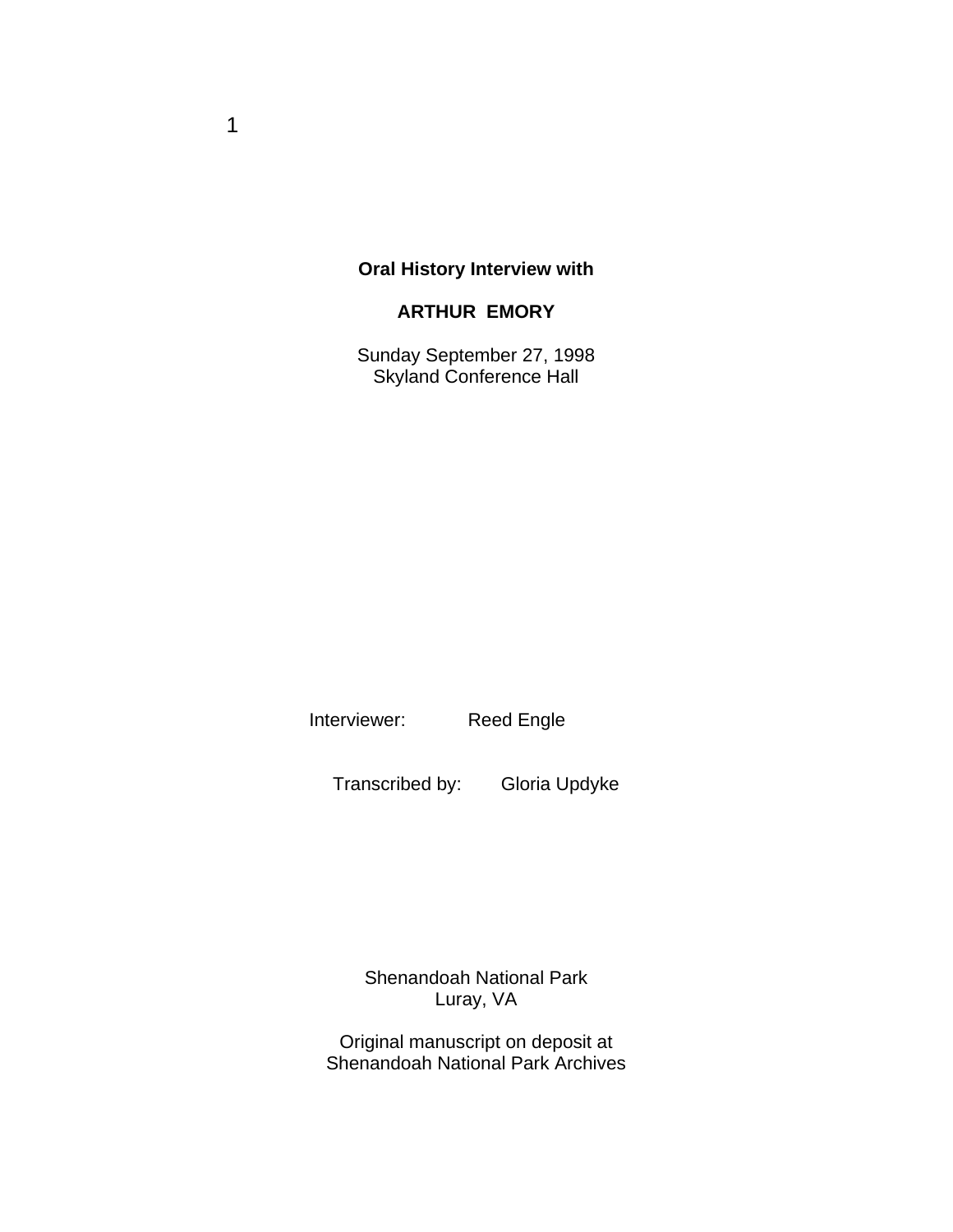### **INDEX**

# page

<span id="page-1-0"></span>

| Arnold Pen Company, you need a guy like me 13 |                         |
|-----------------------------------------------|-------------------------|
| Brown, engineer, hit a horse                  | 12                      |
| Burracker, Dave                               | 9                       |
| Learned to write own name                     | 9                       |
| Camp SNP-1                                    | 3,14                    |
| Camp 3                                        | 11                      |
| Slept in dispensary                           | 11                      |
| Hitchhiking                                   | 11                      |
| Claremont, VA                                 | 2,11                    |
| <b>Claremont High School</b>                  | 2                       |
| CCC                                           |                         |
| Carried to Reveille in bunk                   | 8                       |
| Cook with a shovel                            | 4                       |
| Gained from, learning                         | 11,12,14                |
| Meals in uniform                              | 9                       |
| Pay                                           | 10                      |
| Pranks, snake stories                         | 12                      |
| Quarantined                                   | 3                       |
| Signing up                                    | 3                       |
| <b>Crescent Rock</b>                          | 5                       |
| <b>Crescent Rock Overlook</b>                 | $\overline{7}$          |
| Curtis, Lieutenant                            | 9,10,11                 |
| <b>Emory, Charles Everett</b>                 | 1                       |
| Emory, Essie T. Scarborough                   | 1                       |
| Emory, Lawrence                               | $\overline{c}$          |
| Emory, Mary                                   | $\overline{\mathbf{c}}$ |
| Fort Monroe, VA                               | 3                       |
| Free time                                     |                         |
| <b>Classes</b>                                | 9                       |
| Recreation                                    | 10                      |
| <b>Great Depression</b>                       | 3                       |
| Drought, 1930                                 | 4                       |
| <b>WPA</b>                                    | 3                       |
| Hawksbill Mountain                            | 8                       |
| Hoover, Herbert                               | 10                      |
| <b>Camp Hoover</b>                            | 10                      |
| ' Possum boy                                  | 10                      |
| <b>James River</b>                            | $\overline{2}$          |
| Jenkins, Major                                | 12                      |
| Luray, VA                                     | 3,7,10                  |
| <b>Mascots</b>                                | 12                      |
| Navy                                          | 13                      |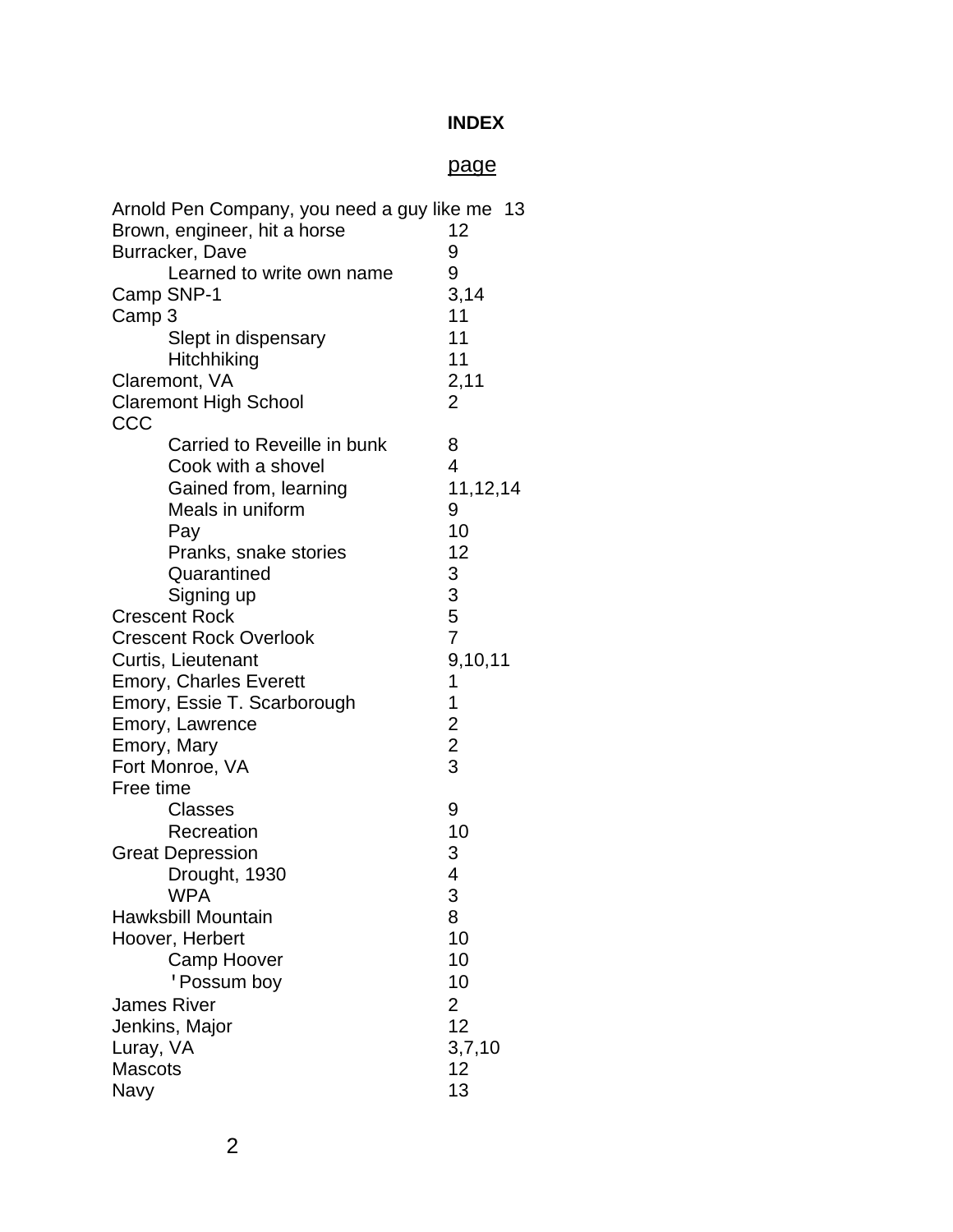| Norfolk                                | 2,3   |   |
|----------------------------------------|-------|---|
| North Carolina, turned truck over      | 5,6   |   |
| Noyes, Mr.                             | 10    |   |
| Pass, weeklong                         | 10    |   |
| Petersburg                             | 6     |   |
| Pollock, George                        | 12    |   |
| Reunion                                | 14    |   |
| Richmond, VA                           | 2     |   |
| Savage, VA                             | 1     |   |
| Sawmill                                | 1     |   |
| <b>Shenandoah National Park</b><br>14  |       |   |
| Skyland                                | 4,12  |   |
| Tanner, Doctor                         | 12    |   |
| Thompson, Mr., foreman                 | 14,15 |   |
| Wagner, Charles                        | 6     |   |
| Work                                   |       |   |
| <b>Building overlooks</b>              | 7     |   |
| Driving trucks, friend got him into it |       | 6 |
| Garage work                            | 6     |   |
| Rock crusher                           | 8     |   |
| Snowdrifts, plow                       | 7     |   |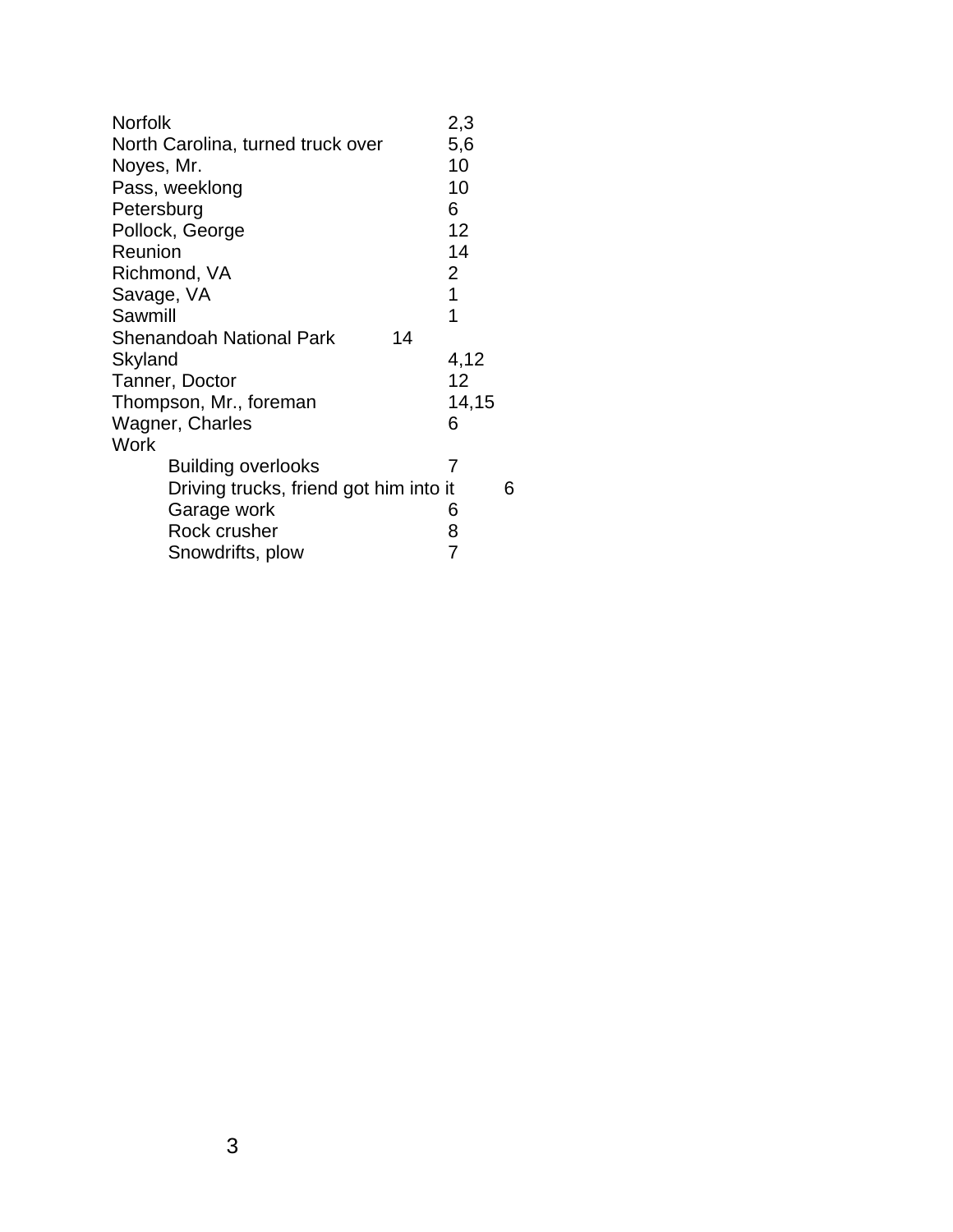### **Transcription**

 RE: Skyland Conference Hall. Today is Sunday the 27th of September, 1998. We're with Arthur Emory conducting an oral history on the Civilian Conservation Corps. Arthur, are you aware this interview can be used for non-profit commercial use and for research?

AE: Yes.

- RE: That's ok with you?
- AE: And you have signed our oral history release?

AE: Yes.

RE: Thank you very much. Arthur, would you like to tell me what year you were born?

AE: 1914.

- RF: What date?
- AE: May the 12th.
- RE: And where were you born?
- AE: Savage, Virginia.
- RE: And who were your parents?
- AE: Uh, Charles Everett Emory and Essie T. Scarborough Emory.
- RE: And where uh, where did they live?
- AE: Savage, at that time.
- RE: What did your father do for a living?
- AE: Eh, sawmill.
- RE: Sawmill? Worked in a sawmill, around a sawmill?
- AE: He logged the mill, he hauled the logs for the mill.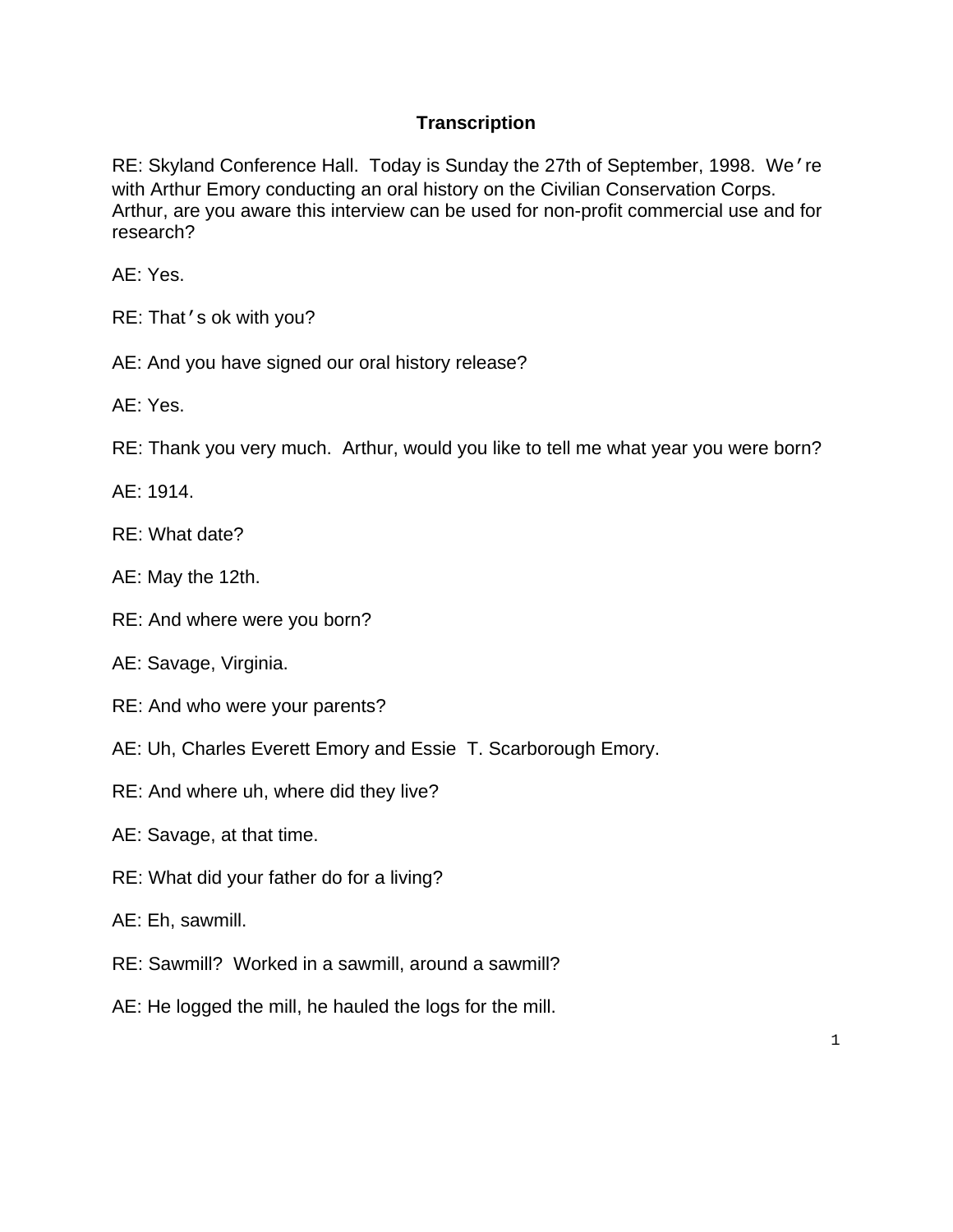RE: That was 12 months a year job down there?

AE: Yes.

RE: And your mom just stayed at home?

AE: Right.

RE: How many brothers and sisters did you have?

AE: It was 8 of us altogether. Mm hmm. At that time, 2 of them had.

RE: 4 boys, 4 girls?

AE: 3 boys.

RE: 3 boys? And where did you fit in?

AE: I'm uh, the 4th one. My uh oldest brother and then my sister, Mary, and my brother Lawrence, and then me.

RE: Now did you grow up your whole life in Savage before you went in?

AE: No, we went to Claremont, Virginia. Where I live now.

RE: And where's Claremont, Virginia?

AE: It's um, halfway between Richmond and Norfolk on the James River, south side of the river. And it's um, mostly retired people that live there. Not much industry.

RE: Now did, did you go to school?

 AE: Yes, I went to Claremont High School for 7 years and part of the 8th year. I thought I knew more than the teachers at that time, so I quit in the 8th grade.

RE: Well doesn't every kid think they know that their teachers?

AE: I really couldn't handle the trigonometry and the algebra. I couldn't handle that.

RE: Well, I can relate to that.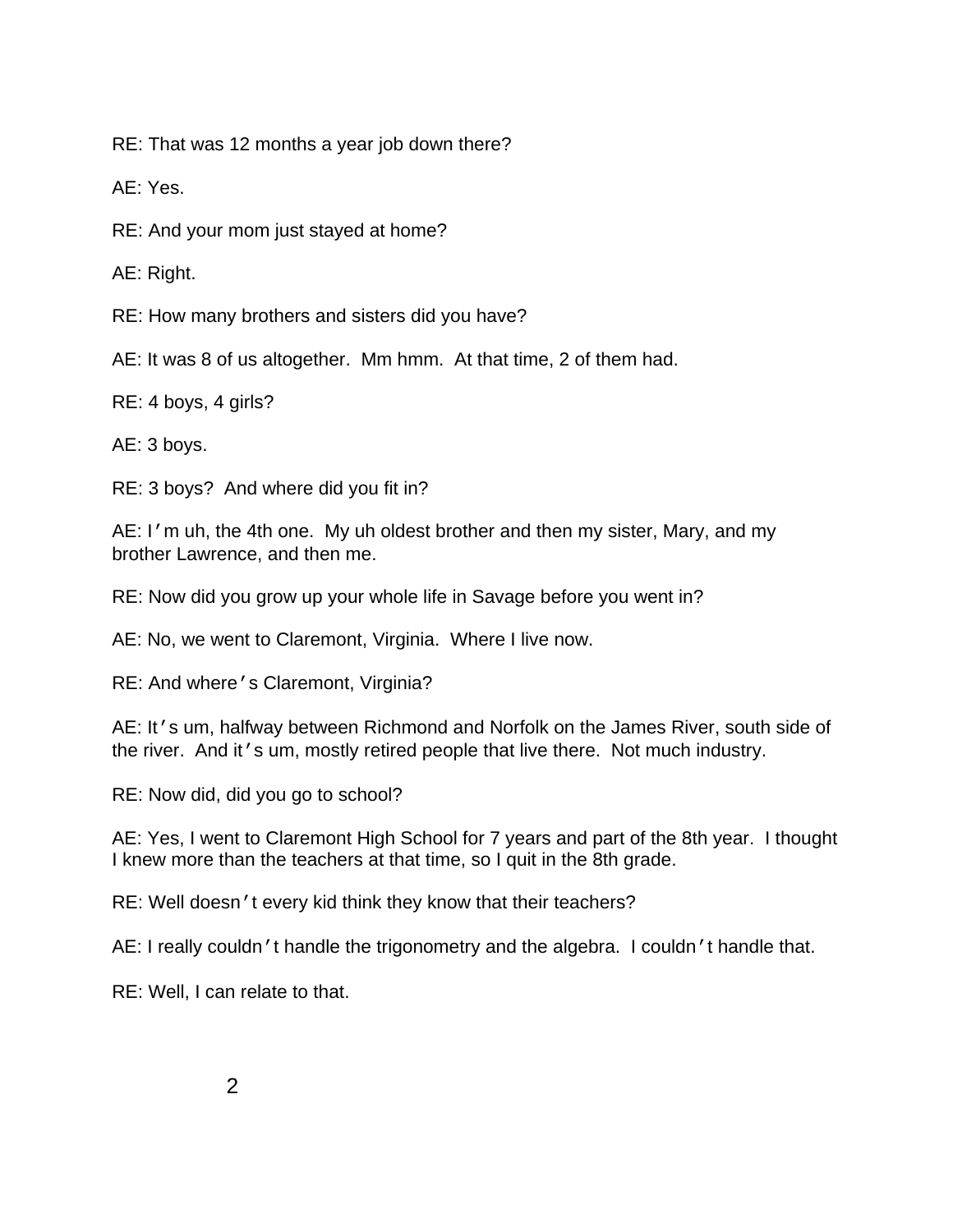AE: I've havn't any need for it. I don't understand that. Why didn't I need that in my life?

RE: They teach an awful lot in school that you really don't need in your life. You learn a lot more about life in life sometimes than you do in school.

 finger at me like that. "Emory! Why were you late?" I'd jump about 3 feet. AE: I had a professor for the math part, that would scare me to death. He would jerk his

RE: Well, let's see, 1929 the Depression came on. Did it have any direct effect on your family?

 AE: Yes, we were on like, relief. My father worked on WPA, we'd call it. We'd piddle along, and um, I went in the CC camp. My neighbor, who had a Harley Davidson motorcycle, took me to Norfolk, and I came up on the train, to Luray, Virginia. And uh, the army truck, it was an army dump truck with the seats in the back, brought me up to SNP-1.

RE: Skyland?

AE: Mm hmm.

RE: May 15, 1933.

AE: '35.

RE: It was founded in, May 15, 1933.

AE: Oh yes. But I didn't come in 'til 1935.

RE: Now we're getting ahead of the story though. You went down to Norfolk to enroll?

AE: On the motorcycle. He took me to the, I forget the name of the place, like some military building for the physical, and sign in.

RE: Mm hmm.

AE: For the Civilian Conservation Corps.

RE: Now did you, did you have to go for a 2 week training program at Fort Monroe, or?

AE: No, I came directly here, and I was quarantined like for 3 weeks.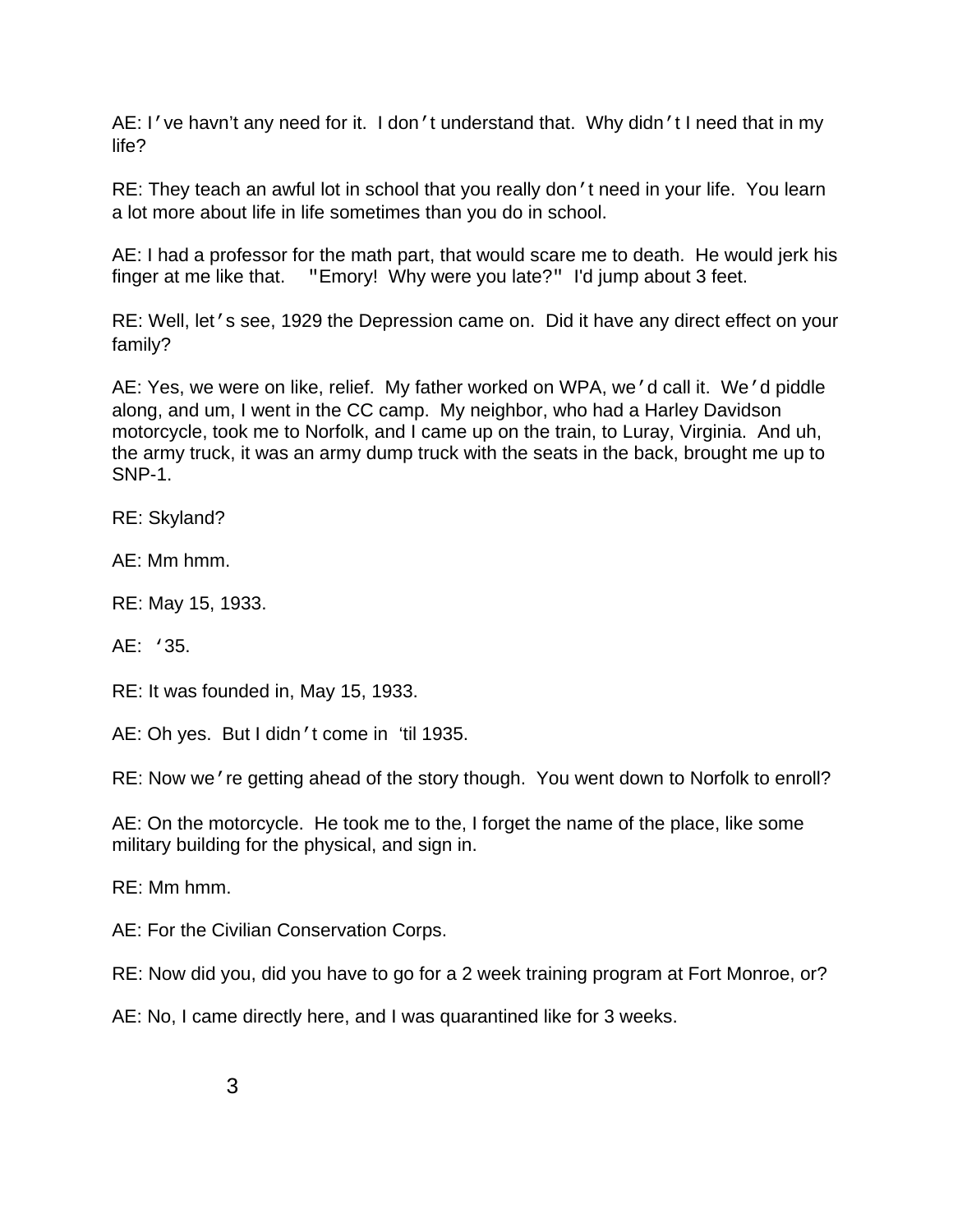RE: So there was no, you didn't have any kind of training anywhere else by >35?

AE: No.

RE: Why were you quarantined?

AE: Everybody was. They gave you shots. Like for oh, what do you call it?

RE: Mumps and measles and chicken pox, and TB?

AE: Well I believe it was uh.

Female: [list some diseases]

RE: Not then, no. Whooping cough?

AE: No that wasn't right. What the hell was that?

RE: Smallpox?

AE: Probably smallpox.

RE: Yeah, because that was pretty bad back then. Well, how about the drought in 1930? Do you remember that?

AE: How about what?

RE: The drought in 1930?

AE: Yes.

RE: Did that have any impact on your family?

AE: No, I don't believe so. No.

RE: Alright, so 1935 you arrive at Skyland?

AE: Right.

RE: And you're 3 weeks in quarantine. Then what happened?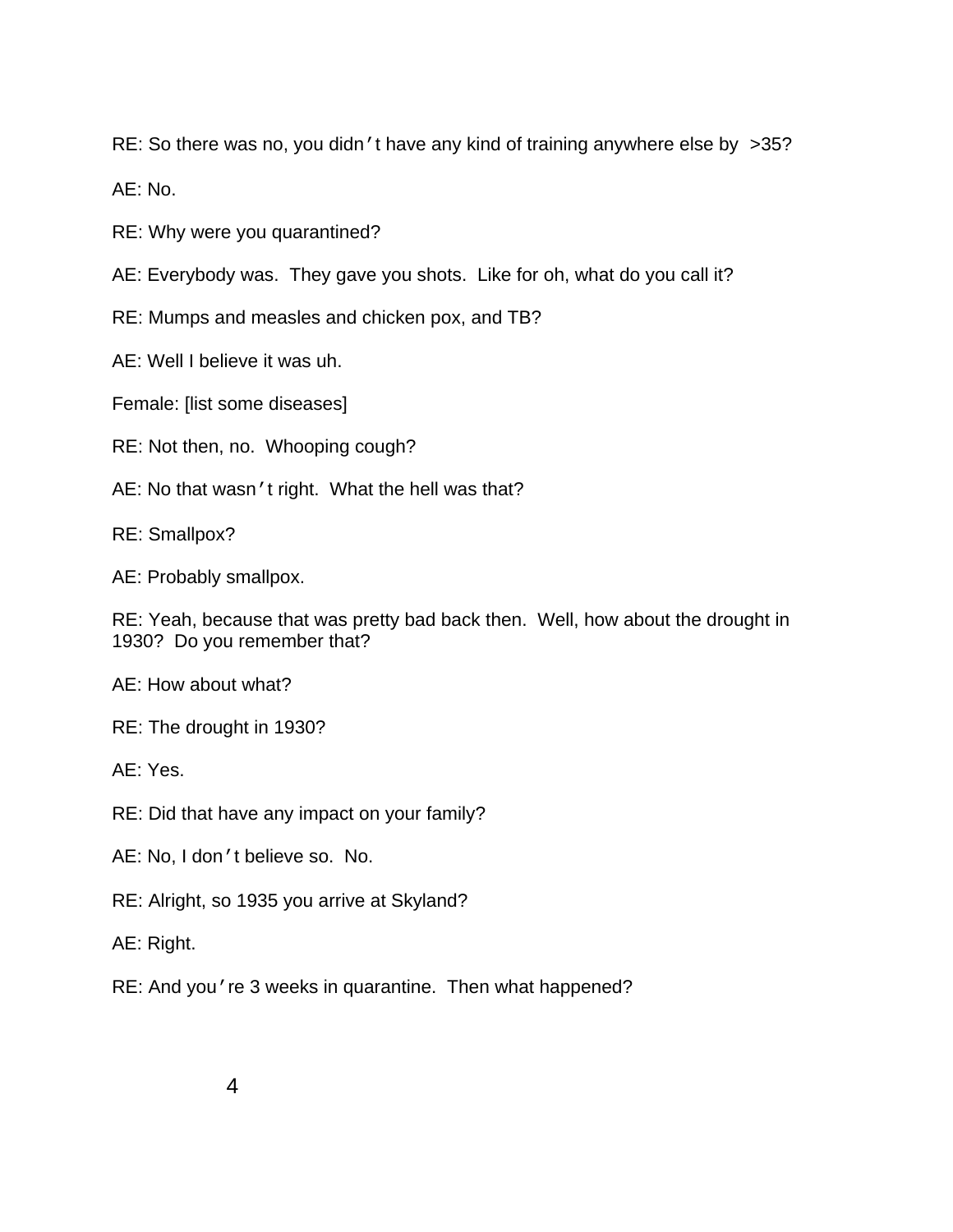AE: I, I signed up to be a cook. And they gave me a shovel.

RE: [laughing] A cook with a shovel?

 sidewalk. The truck. And their leader says, anybody can drive a truck? Well I don't want to drive because I had lost my nerve underage, what they call an 18-wheeler now.<br>I turned it upside down in North Carolina. AE: And uh, now I was on the gang at Crescent Rock parking overlook, and uh, they, they had a truck loaded with stone for the sidewalk. And they couldn't get it over to the

RE: Ooh.

AE: And I had a friend with me, just teaching him to drive. And the corner of the floorboard was sticking between the 2 bones in his leg.

RE: Ooh.

 when it turned over. Two adults came and they said they couldn't get us out from underneath the truck. And they were going to go get a car and go get some help. So I says, "One of you please stay here." Gasoline was dripping down on us. AE: And I thought there was no houses nearby. And I reckon that's where I was, 'cause it was daybreak, and it happened to be a house in the woods, and they heard it

RE: Oh, man.

AE: 'Cause the gas tank was under the seat in those days. So the gasoline was dripping down on us, and the carburetor caught fire, and burnt what was in it and went out by itself.

RE: Oh boy, were you lucky? Somebody was watching over you.

 AE: Oh yeah. So the guy stayed there and I asked him could he see my feet. And he said, "Yes." And I said, "Pull on them." And he pulled on my feet and the other guy said, "Don't worry about him howling, pull me out of here." So he put his feet against said, "Lay there, you're hurt bad." And I was trying to get back to get my buddy from underneath that truck. And I, I told him to get the jack. And he got the jack and put it hollered because it made that place hurt worse, the floorboard sticking in his leg. So I the side, and pulled me out. And he dragged me over in a field and laid me down, and underneath the whole thing and started jacking it up, which mashed the guy worse.

RE: Oh, gee.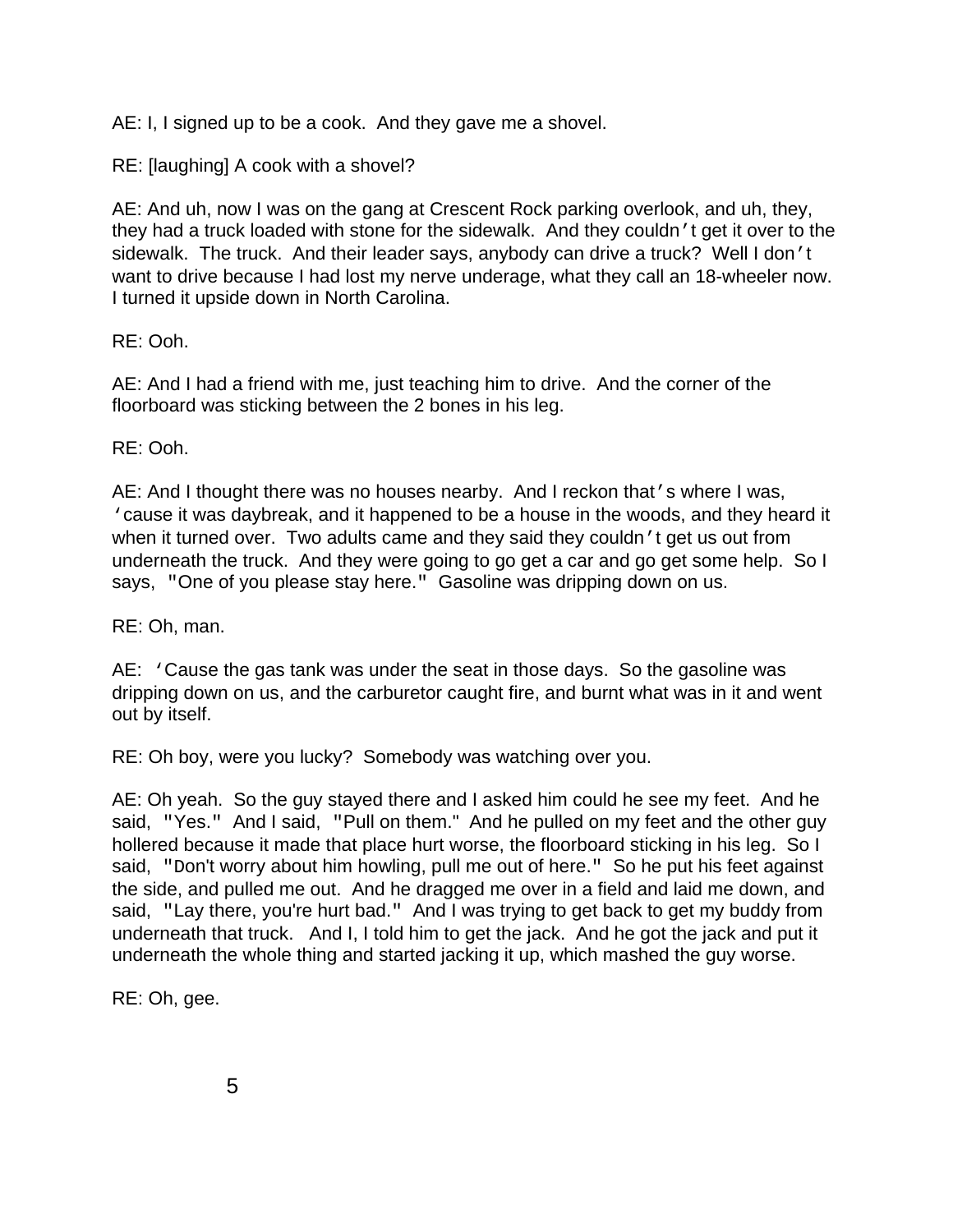<span id="page-8-0"></span> us up from Petersburg. And we really looked bad because it was plate glass windows in those days in the tractor.<br>RE: Mm hmm. AE: I wanted the jack put inside of the framework to jack it open. And by that time some more people came, and got us out and took us to Raleigh, North Carolina hospital. In a Model T Ford, a Model A Ford. And it was going down the road, chug-a-lug, chug-a-lug, chug-a-lug. I though I'd die before I got to the hospital. And they never even washed our face and hands or anything. They kept us there until my boss sent someone to pick

it wasn*'* t as bad as we looked.<br>RE: Thank heavens. AE: And we were cut with a lot of little places, you know. And we, we looked awful. But

 AE: So I lost my nerve. In that accident. So I don't want to drive any more. So it and got my shovel. And the leader took my shovel away from me. He said, "You don't need that anymore, you're a truck driver." Now I don't want that 'cause I'd lost my nerve, so I drove that Dodge for about a week. And then they gave me a Chevrolet dump truck and I drove that for a week. Then they gave me a, a FWD. That was actually the name of the truck. It was built in 1918. happened to be a kid in the group that came in with me from Norfolk, and he told the leader that I could drive, that I'd been driving. And uh, so the leader asked me to move the truck over to where they could unload it. And I moved it out over there and got out

RE: 4-wheel drive?

AE: 4-wheel drive.

RE: 1918, you had 4-wheel drive?

AE: Yeah. Built in 1918. That was the actual name, Four-Wheel-Drive.

RE: Never knew that. So what?

 AE: I kept on driving it. Well it, the 4-wheel drive, you couldn't pull it and start the cold weather. motor in cold weather. So I had to park that and I worked in the garage whenever it was

RE: And where was the garage at Skyland? Right at the camp?

AE: Right at the camp, we had it, a good garage.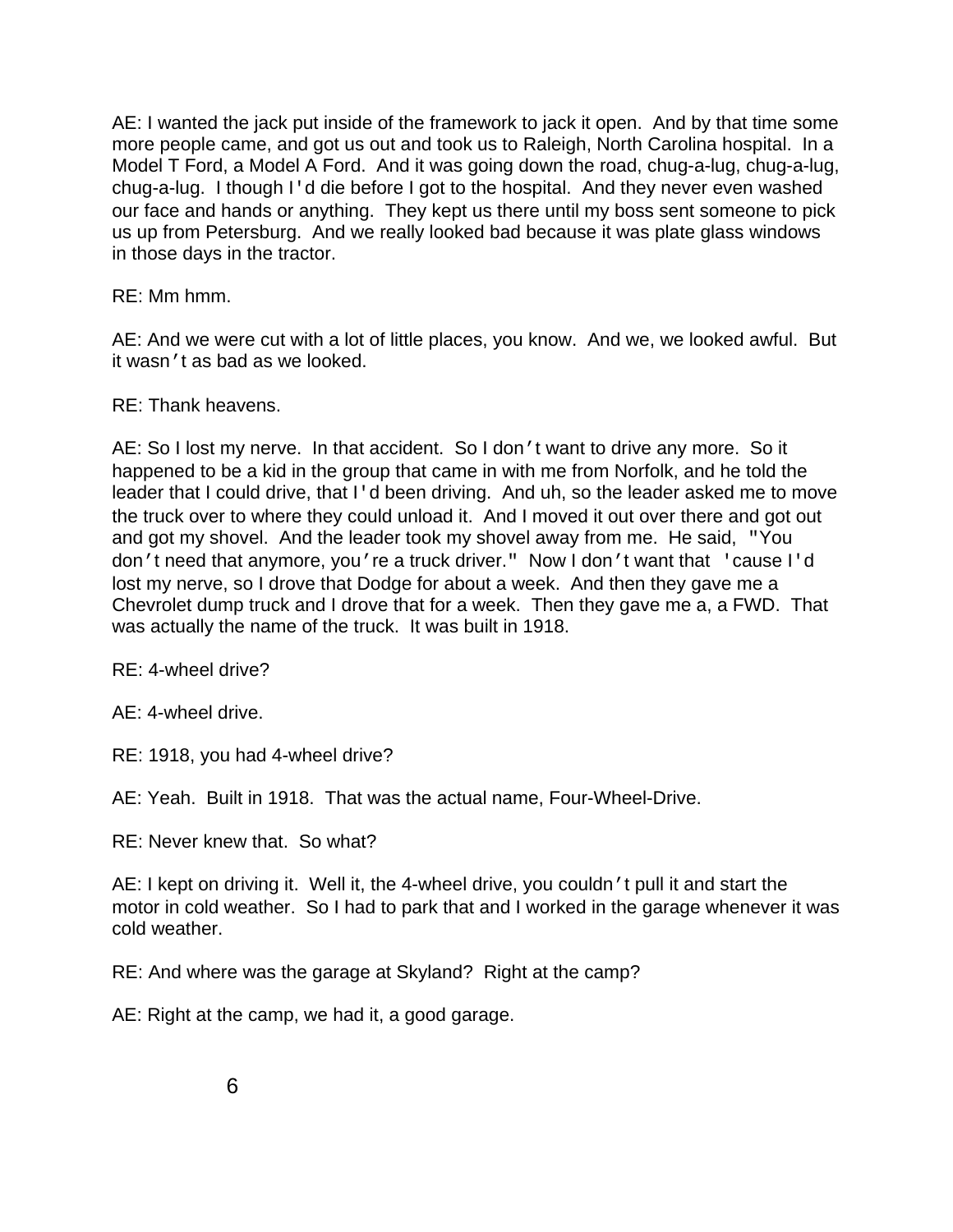<span id="page-9-0"></span>RE: Now you went in to town weekly to pick up supplies?

AE: No. Uh, Charles Wagner and another person, I forget the other one, which was Luray. Sometimes if it would snow, we would take like 8 people on a dump truck and dig through the 16-foot snowdrifts and go to Luray and get a load of whatever we could get. And then coming back we'd have to dig ourselves back through the drifts. And uh.

RE: I think we have some photographs in the, that I showed last year. Remember some of those slides of people shoveling the Drive?

AE: Well later on.

RE: Unbelievable.

gas. It would open 2 lanes. It shot the snow on the side. And that was a godsend.<br>Instead of digging through the drifts we could go with that snowplow. AE: We got a snowplow. Of course we had to clear the gas station, it took so much

RE: Well earlier, you said you were working on Crescent Rock Overlook. Was that building the walls?

AE: Yeah, the wall's there now.

RE: The Drive was in at that point, the paving for the Drive, right?

AE: Right.

RE: But the overlooks were built after?

AE: Yeah.

RE: Did you help carry the stone?

AE: Yes.

RE: For the stone walls?

AE: Yes.

RE: And where do, do you remember where they quarried some of that?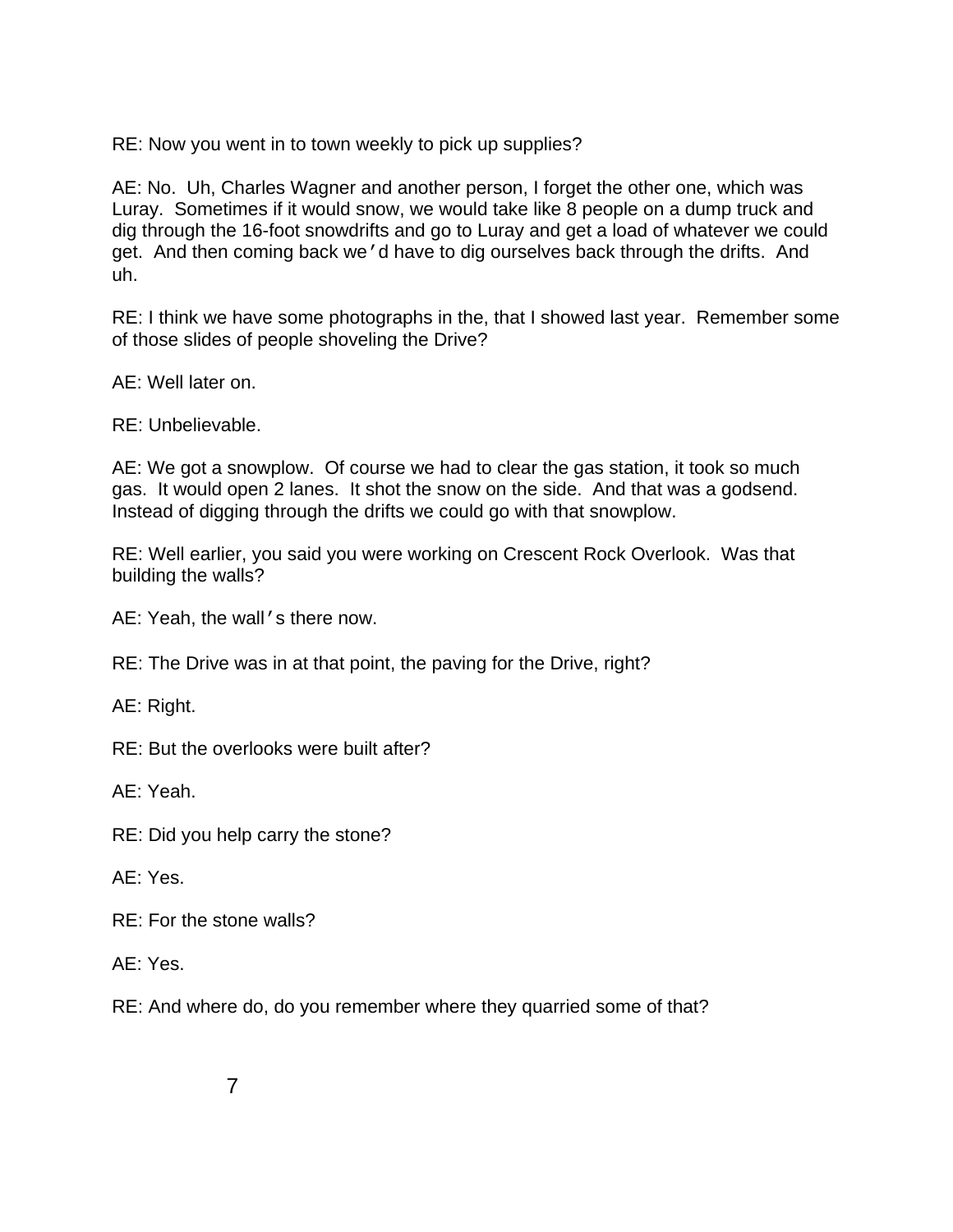<span id="page-10-0"></span>AE: They started right there at Crescent Rock, on that kind of a deal.

RE: They quarried there?

 AE: Yeah, well it's along the Drive. I worked right on up to Hawksbill, Hawksbill Mountain.

RE: They were dynamiting?

AE: No, I didn't have any dynamite. I hauled the, the rocks that that wall's made of.

RE: And they were quarrying them, as they went, right along the side of the?

AE: We had a quarry down over the side somewhere, but I don 't remember just where it is?

RE: Downslope?

AE: We'd, huh,?

RE: Downslope?

 crusher. We, some stuff that we'd crush for the driveways and things. AE: Yeah, we'd haul that stuff from uh, like a quarry. Well, we had our own rock

RE: Mm hmm.

AE: We had that, a pretty good rock crusher.

RE: Where was that?

AE: That was in that quarry, now I can't tell you where. I don't remember where it was.

RE: What was uh, do you remember your average day? What time did you get up in the morning?

AE: Oh, we got up about 6 o'clock, 6:30, and we had Reveille every day.

RE: Did you go out and raise the flag?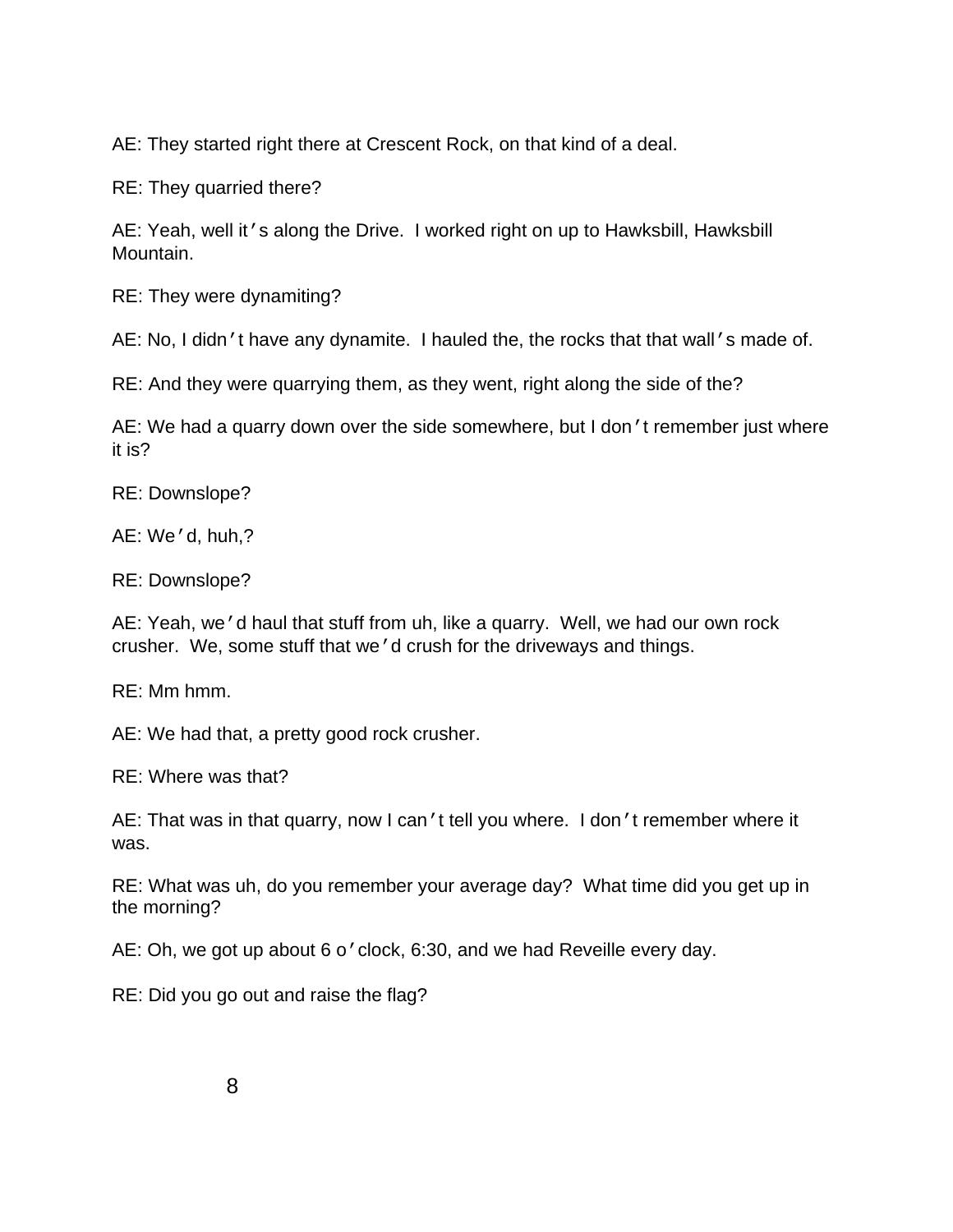"We'll have to check his story." He comes over and yanks the cover off me apiece. It was snowing then. He said, uh "Just what's your story?" I said, "Lieutenant, I don't have a story." "You don't have a story?" I said, "No sir. I worked last night." "Ho, ho, ho. He worked last night." And he said we'll have to check his, in other they lifted me up as high as they could and dropped me on the floor, and it really hurt my back. But they were mad because I didn't have to get up in the snow, and carry my AE: We had that and uh, we had snow up to the half sash of the windows. And I decided one morning I wasn't gonna go to Reveille, so I stayed in my bunk, and 4 guys took my bunk out and set me in line. And Lieutenant Curtis, you know the sergeant says, "6 men absent, so many men present, 1 man in bed." So Lieutenant Curtis says, words, check with the boss, so he made those guys take me back in the barracks. And own bunk inside.

#### RE: [laughing]

 care of it." So Lieutenant Curtis comes up after awhile and wants to know where that AE: So I told the shop foreman what I had done. He said, "That's alright, I'll take Emory boy worked last night. So the guy pointed to different [vehicles], well he did this job, and he did that job, and he did that, 3 or 4 jobs. "Damn, got me again." So uh.

RE: Didn't you have to go to Reveille and into your meals in dress uniform? And then you went back and changed and wore your work clothes?

AE: No, you wore the work clothes when you got up, because you were ready to go get breakfast and then go to work.

RE: And you could wear your work clothes to dinner in the evening? Supper?

AE: No, I mean, breakfast.

RE: Right.

AE: You had to be dressed up for the evening. For Reva-, not Reveille, what do you call it?

RE: Can't remember. But you'd get back, mid-afternoon, and you'd have, you'd have a little free time, and then you 'd have to get dressed up for dinner?

AE: Yeah, yeah, and then you had uh, uh classes sometimes during the day, depending on what you were doing. And uh, they uh, they would have instructors come up for different courses, and uh, it was really no excuse for you to not learn. Like I was telling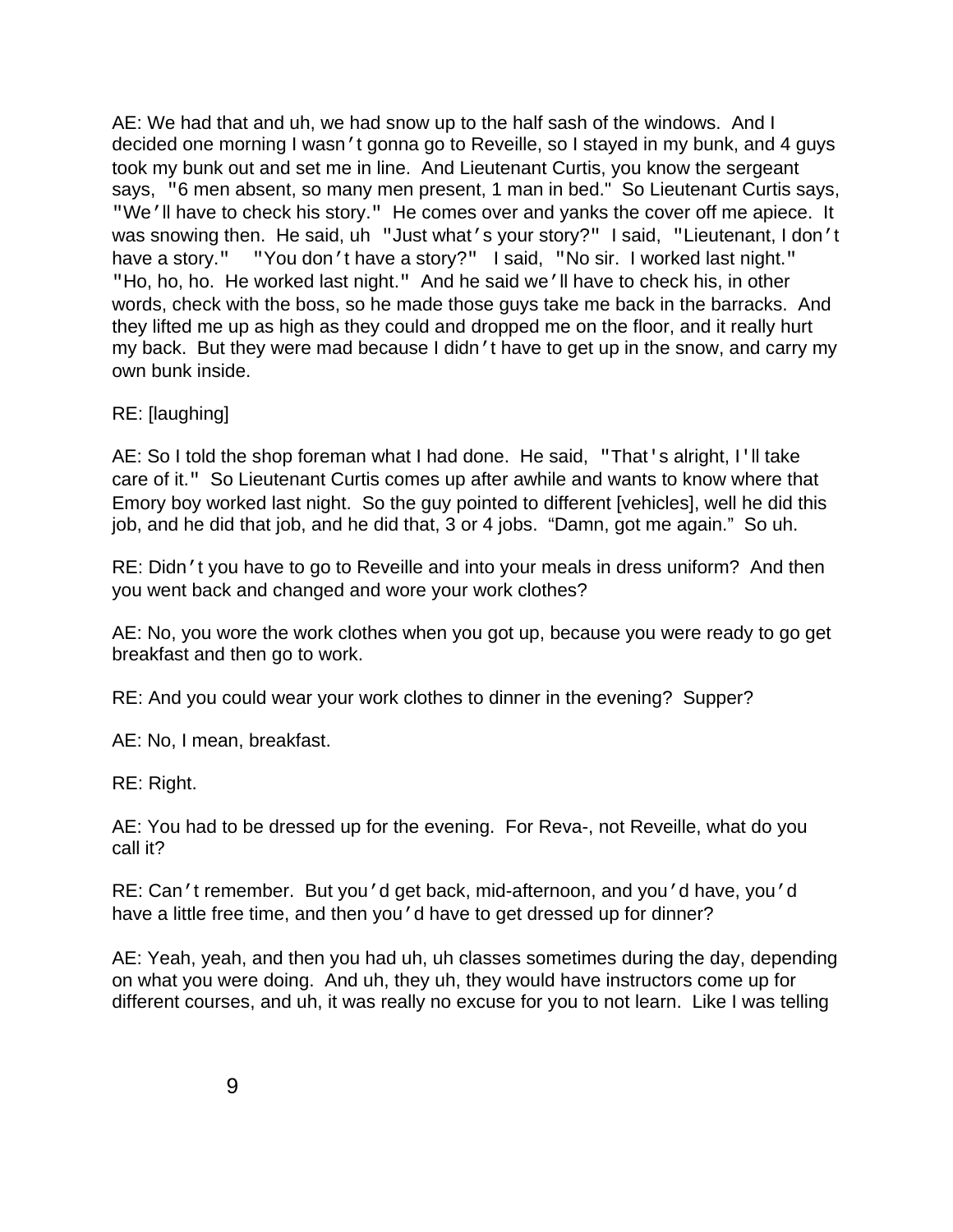<span id="page-12-0"></span>you about the man learned to read his, write his own name, spell it and write it. Dave Burracker. He was from the, local area. And uh, the instructor asked him to go to the board, and he did it. And I thought, I was right proud of him.

RE: I would think so.

AE: He was like a middle-aged man.

RE: Yeah, there were, that family was, actually that family was, remember the story of Herbert Hoover with the uh, the >possum. One of the Burrackers gave Herbert Hoover that 'possum that they kept as a pet at the White House.

AE: I don't recall that story.

RE: He was a young, he was a young boy about 12 or 13 years old at the time Hoover was down at Camp Hoover.

AE: Yeah.

RE: Remember, but that was all part of the Burracker family. But, did you take any of the courses?

AE: Not really. I took different parts of things that I needed to learn. Like I learned some math. But not Algebra and Trigonometry.

RE: Right. What'd you do for recreation?

AE: Recreation? They had all kinds of things like ball games and stuff. And we could go to Luray for the movies. And of course you had enough dimes you could go to the movie.

RE: Well, you had \$5 dollars a month didn't you?

AE: But I uh, I worked mostly all the time. See I got a day off for each day I worked, like a Saturday, or a Sunday, or a holiday. I was given a day off, for that, like Mr. Noyes was my immediate supervisor.

RE: Skip, Skip Noyes, right?

"Hell, you don't want to go down there for a weekend, it's too far. Take a week." So AE: And he, I, I told him I wanted to go uh, pass for the weekend, and he said uh, he gave me a pass to take for a week to take to Lieutenant Curtis. So Lieutenant Curtis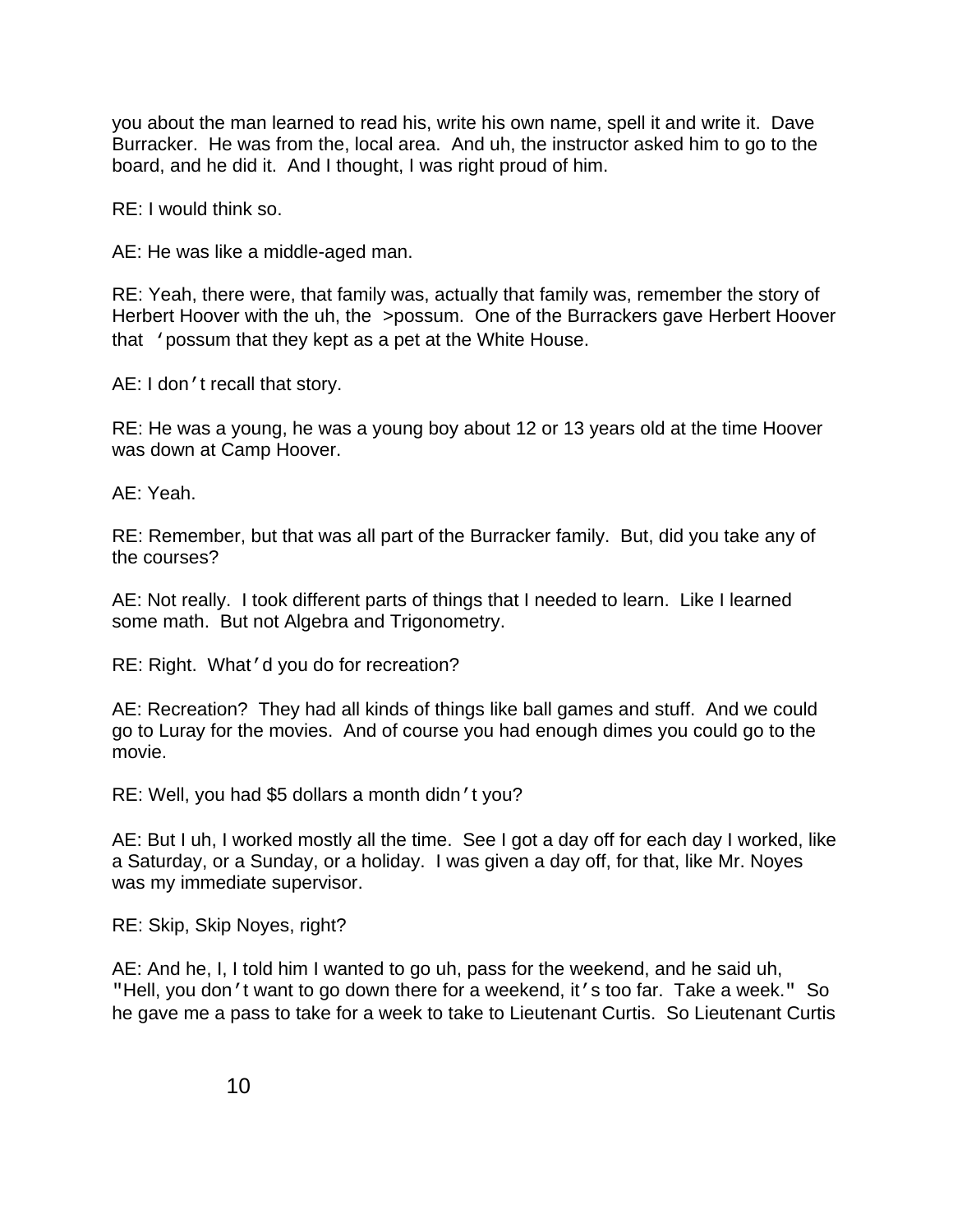wants to know when I made up all that time.

RE: Hmm.

 AE: I says, "You ask Mr. Noyes, he keeps the records." He called up Mr. Noyes, Mr. and I'll take care of mine. Just give the boy his pass and let him get, get on the way." And Lieutenant Curtis gave me a pass for a week. And I hitchhiked to Virginia. I mean Noyes says, "You run the goddamn army, I run this part. You take care of your job down to the Claremont where I lived at that particular time.

RE: How long did it take you to hitchhike to Claremont?

AE: All day.

RE: All day?

AE: Uh huh. Sometimes longer.

RE: Didn't I remember you said you slept in a field one night, hitchhiking?

AE: Mm hmm.

RE: Couldn't get a ride.

 turn and came back and asked me what the hell I wanted. I said I'd like to get a ride up to the top of the mountain. "Hell, I ain't got time to fool with you." And he did AE: That's right. I slept in the dispensary at Number 3 Camp. One night it was really cold. I, I flagged a car down on uh, it'd be 250 then, not 64. And this guy, made a Uanother quick turn and went on his way.

RE: Oh gee. Nice guy.

 AE: So I walked to Camp 3 and slept in the dispensary that night. And then one of them took me over to my camp the next morning.

RE: What do you think was the best thing about the CCC experience?

AE: The chance for learning. You see most of the people that went in there had dropped out of school. And uh, they were just allowed to roam the street. Which was bad, that'd get you in a heap of trouble. So they uh, they learned and it kind of gave them a chance to get their feet on the ground. So they uh, could uh, learn if they wanted to, which most of them did learn. It was actually the best thing that ever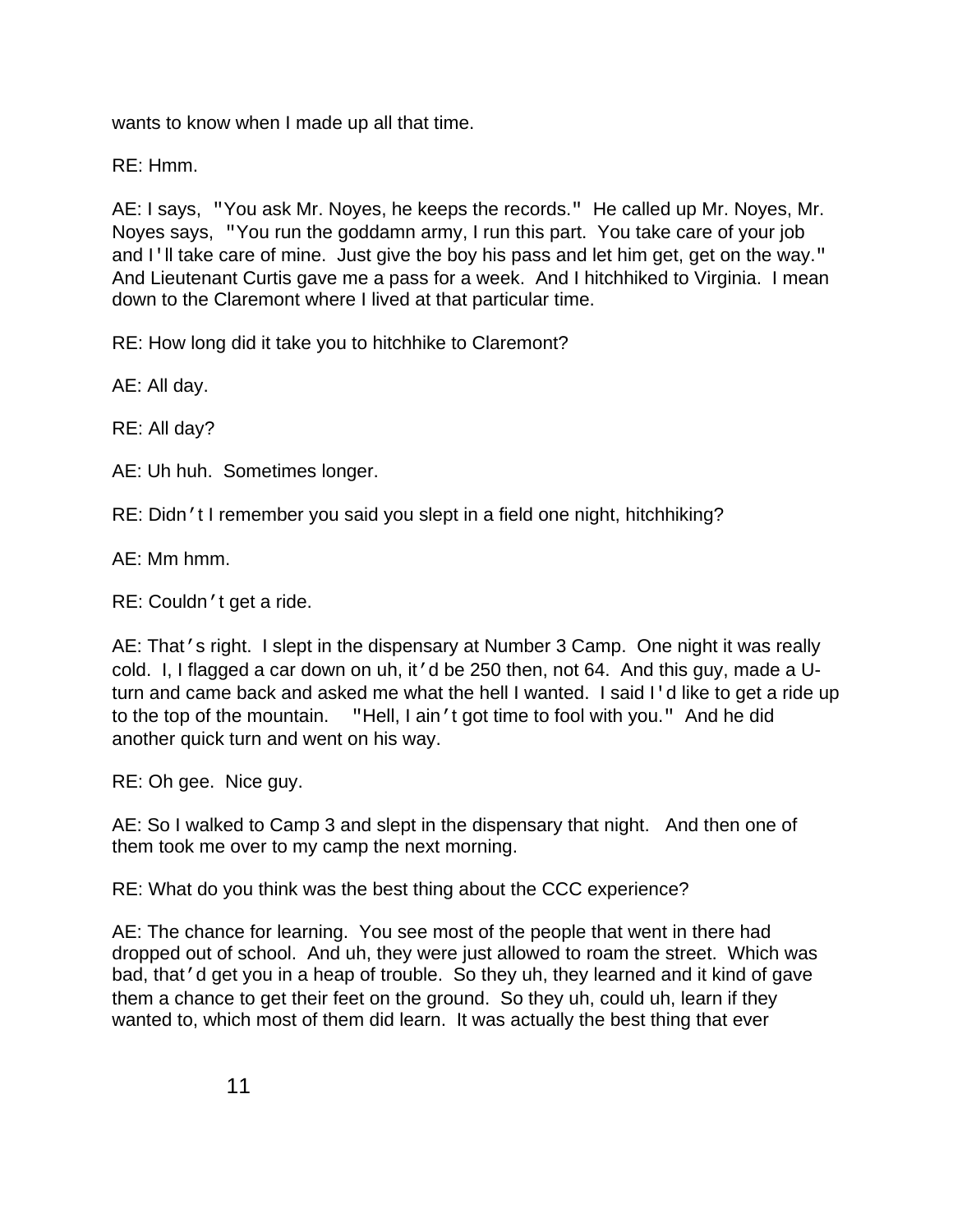<span id="page-14-0"></span> and everybody learned something. I don't believe that uh, we had, I don't think we would tell snake stories or something, and the poor things would be scared to death. time. It was terrible some of the things like that. happened to kids our age at that time. That's the best thing that could have happened to them. Because you actually earned your way in it. It wasn't hard work. Nobody forced you to work hard. And it, they learned to do so many different things. Like uh, nobody wants to use a shovel I don't believe. But they had to learn to use a shovel, had 3 out of 100 dropouts. Once in awhile you 'd get a new recruit in and the guys And some guy, some guy would take a set of rattlers and crawl around on the floor and shake the rattlers near the kids head. Of course, he's going out the window by that

 RE: 1935, Skyland. George Pollock was still running Skyland. Did you ever meet George Pollock?

 AE: Not really in person, but I knew of him. Different things that I did concerning the area.

RE: Did you ever get over to Skyland at all, this part of Skyland?

 engineer named Brown. And he, he ran into a white horse and killed it one night. So somebody would yell. "Brown." And he would get so mad. And that, that went on for quite awhile. Of course, he didn't mean to hit the horse. Nobody would do that if they AE: Yes, yes uh, they had horses at Skyland for people to ride. And we had a civil people would holler, "What's the color of Brown? The color of the horse manure?" could help it.

RE: Right. Well Skyland Camp, had a pet didn't they? Didn't you have a mascot?

AE: Huh?

RE: Didn't you have a mascot?

AE: Well, it was a couple of dogs around there, but I don't remember who they belonged to. Uh, one Shepherd, German Shepherd dog belonged to one of the directors, like Major Jenkins, or one of those, I don't remember which. And there was another one like a, kind of like a hunting dog. [name\_\_\_\_]

RE: Your doctor.

AE: Doctor Tanner?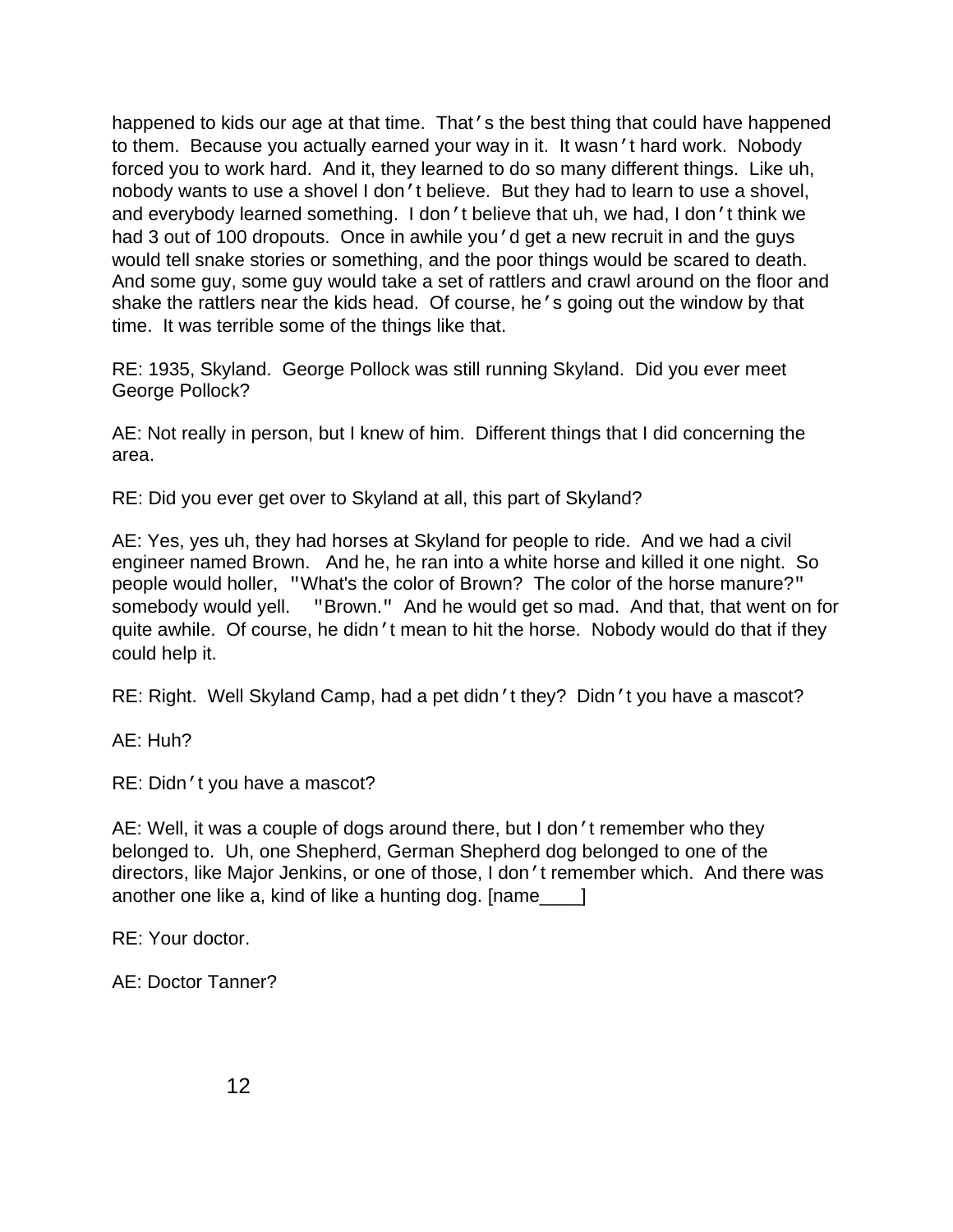RE: Doctor Tanner. Didn't he have a nickname?

AE: Huh?

RE: Didn't he have a nickname?

 You have to think about it. Practice it." If you go at the same time every morning, you'll develop a habit, like that and it works." He taught me that. Doctor Tanner. I AE: I don't remember what it was. Uh, I never will forget one thing he told me. About going to the bathroom. He says, "Nobody's going to bother you if you're sitting there. don't remember where he was from.

RE: Now how long, did you serve? 2 years?

AE: No, one year.

RE: One year?

AE: I went in in July of  $\rightarrow$  35 and came out in July of  $\rightarrow$  36.

RE: And where did you go then Arthur?

 AE: I went to work at Arnold Pen Company in Petersburg. I was walking down the "Go in the office and give the girl your name and address. If I need anybody I'll let you know." And his belly would jump up and down. So, he sent a guy that afternoon to my a half years. Then I went to work for the navy. In Annapolis. street and this, it turned out to be the vice president of the company was standing outside smoking a cigarette. And I told him he needed a guy like me. And he said, brother's house to tell me to come to work the next morning, and I worked there 4 and

RE: What'd you do there?

AE: I worked 35 years for the U. S. Navy. And proud of it.

RE: And retired?

able to buy the place that I grew up on.<br>RE: Oh wow, that <sup>,</sup> s wonderful. AE: Retired, and went back to Claremont, where I had grown up. Same place, I was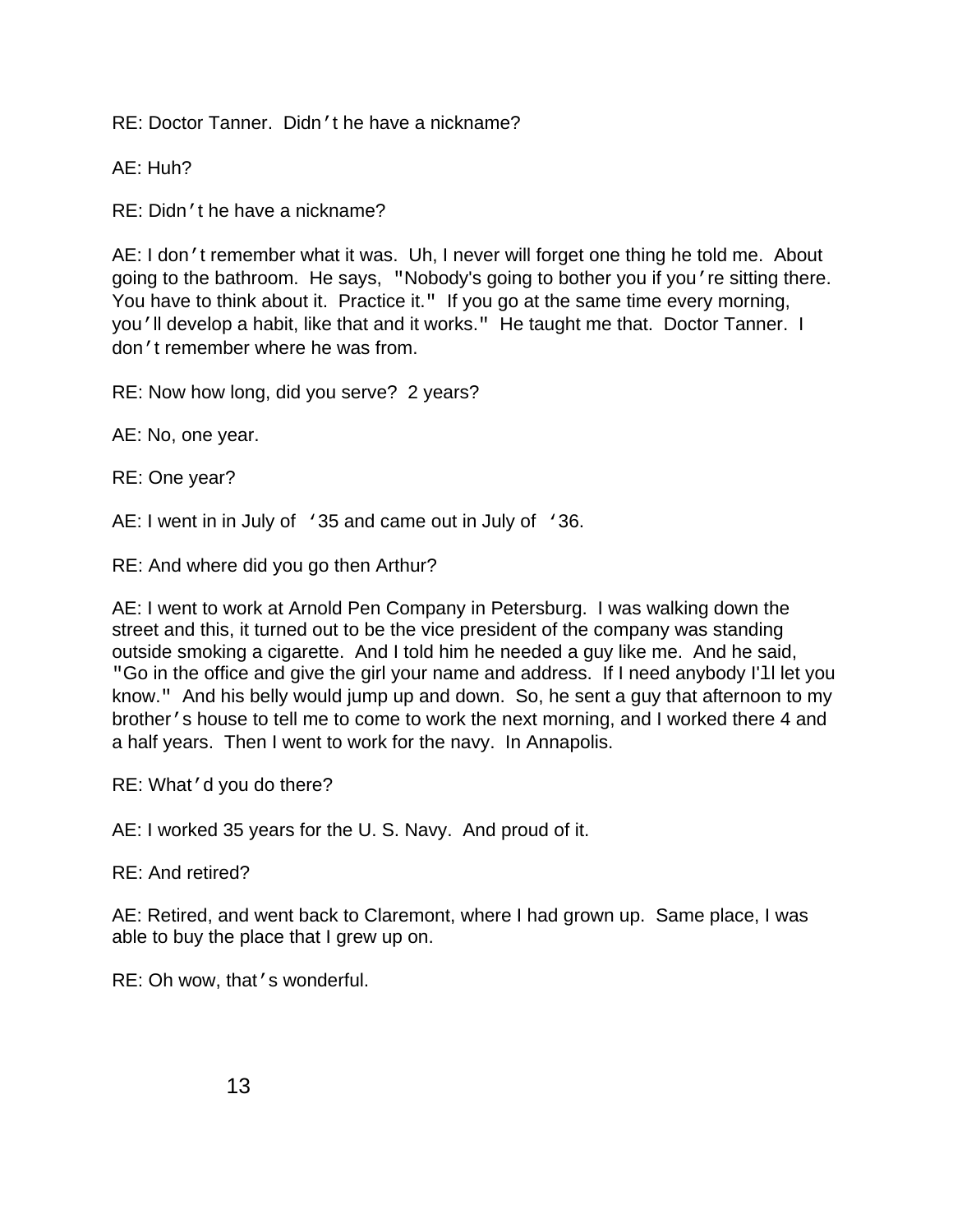<span id="page-16-0"></span>AE: Yeah, it's the garden spot of the world.

RE: So you, how would you sum up your whole feeling about the Civilian Conservation Corps?

AE: The greatest thing that ever happened to me.

RE: Alright.

AE: It taught, it taught me more.

Another Man: How often do you come to Shenandoah National Park?

AE: How often? Oh I guess we average coming about 3 times a year.

Man: And when you're here, what do you think of?

AE: The good old days of the CC, camp days.

Man: And uh, let's see, how many reunions have you been to?

AE: What?

RE: How many reunions have you been to?

AE: Oh I, you mean the reunion up here? This is probably the third one that I've been to.

Man: What keeps you coming back to this, to the reunion?

AE: The mountains. The good old mountains. Camp, the 334th Company, Camp SNP-1.

Man: And you say that this was the best experience that uh, uh you ever had? What made this the best experience of your life?

AE: This was the best experience that I ever had, was up here.

Man: What made this the best experience of your life, in what way?

AE: I guess, uh the learning. Things about life. I guess that's the most important thing.